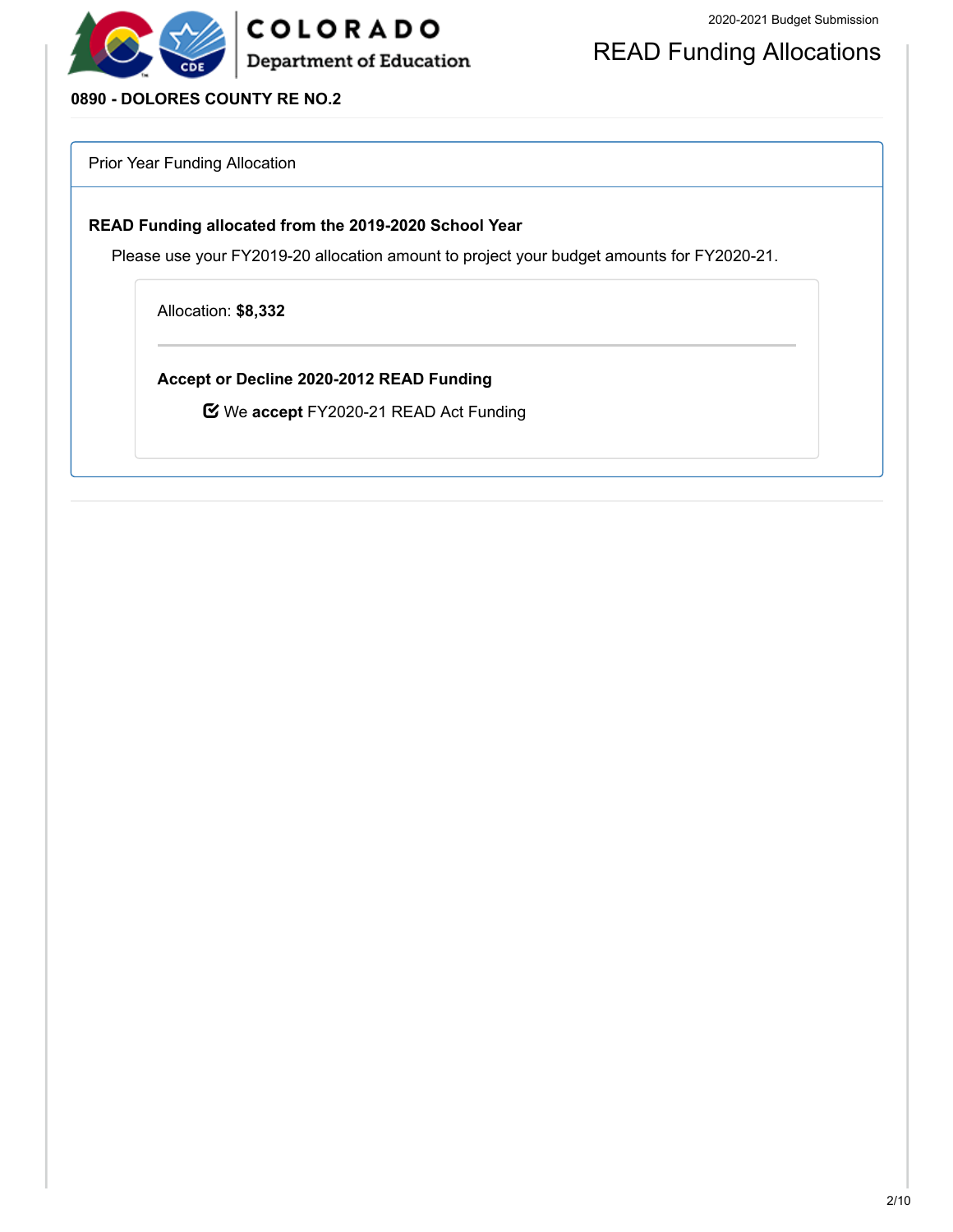### LEP Budget Explanation

**Instructions:** Select the ways in which you plan to use READ Act funds in the upcoming budget year. In order to submit your budget, all assurances must be reviewed and agreed upon, and all boxes must be checked.

In using the per-pupil intervention money distributed pursuant to the READ Act, each LEP shall ensure that some type of intervention, as described in the allowable activities below, is available to each student who is identified as having a significant reading deficiency (SRD) and who is enrolled in kindergarten through third grade in a school operated by the LEP.



 $\Box$  The tutoring service is focused on increasing students' foundational reading skills of phonemic awareness, phonics, vocabulary development, reading fluency including oral skills, and reading comprehension for students who receive instructional services pursuant to READ plans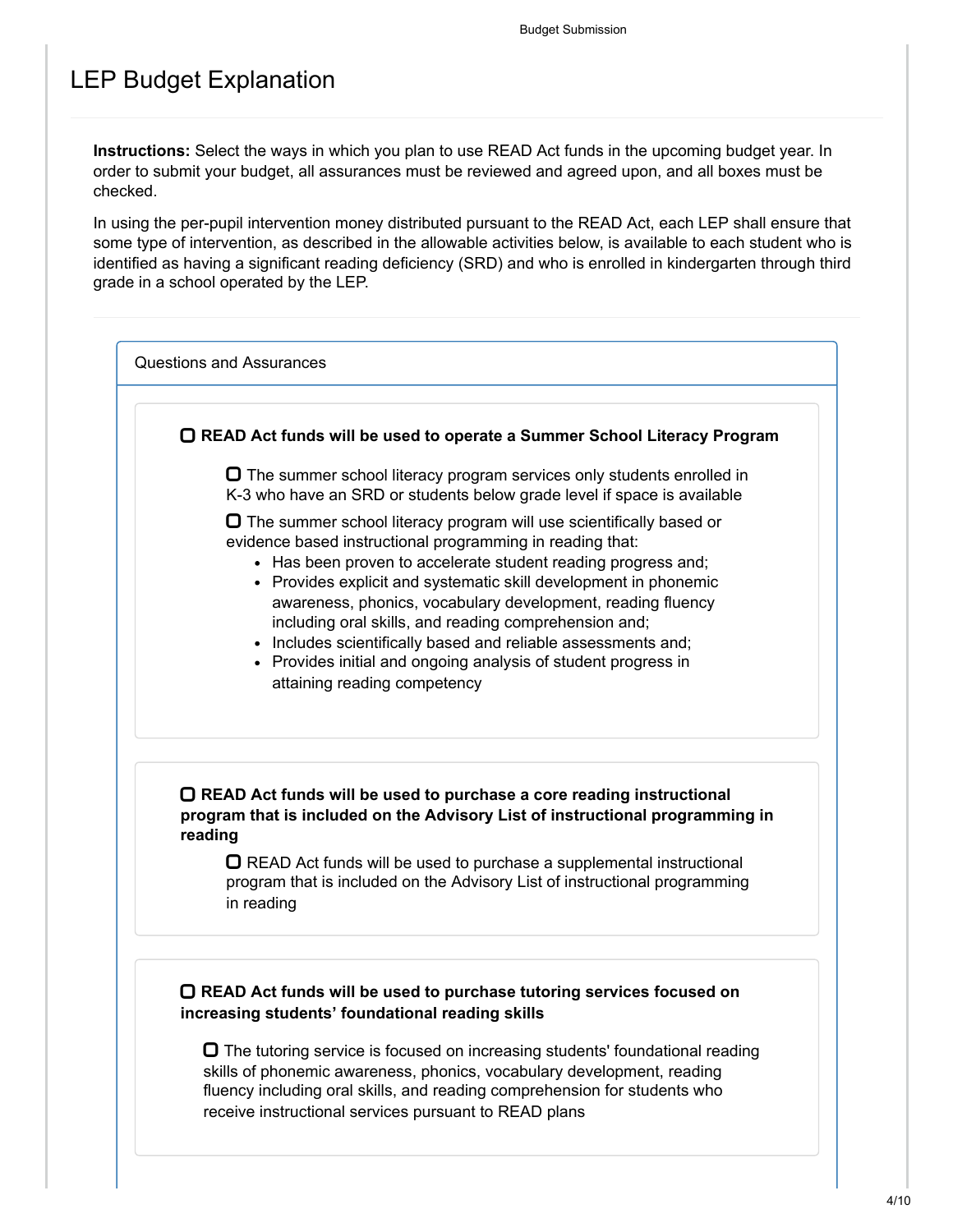**READ Act funds will be used to purchase from a BOCES the services of a reading specialist or reading interventionist who is trained in the science of reading and in teaching the foundational reading skills**

**READ Act funds will be used to provide other targeted, evidence-based or scientifically based intervention services to students who are receiving instructional services, which services are approved by the department**

 $\Box$  READ funds will be used to hire a reading interventionist to provide services which are approved by the department

**READ Act funds will be used to provide technology, including software, which is included on the Advisory List of instructional programming in reading and supporting technologies which may include providing professional development in the effective use of the technology or software**

**READ Act funds will be used to provide professional development programming to support educators in teaching reading. Professional development programming may include hiring a reading coach who is trained in teaching the foundational reading skills to provide job-embedded, ongoing professional development**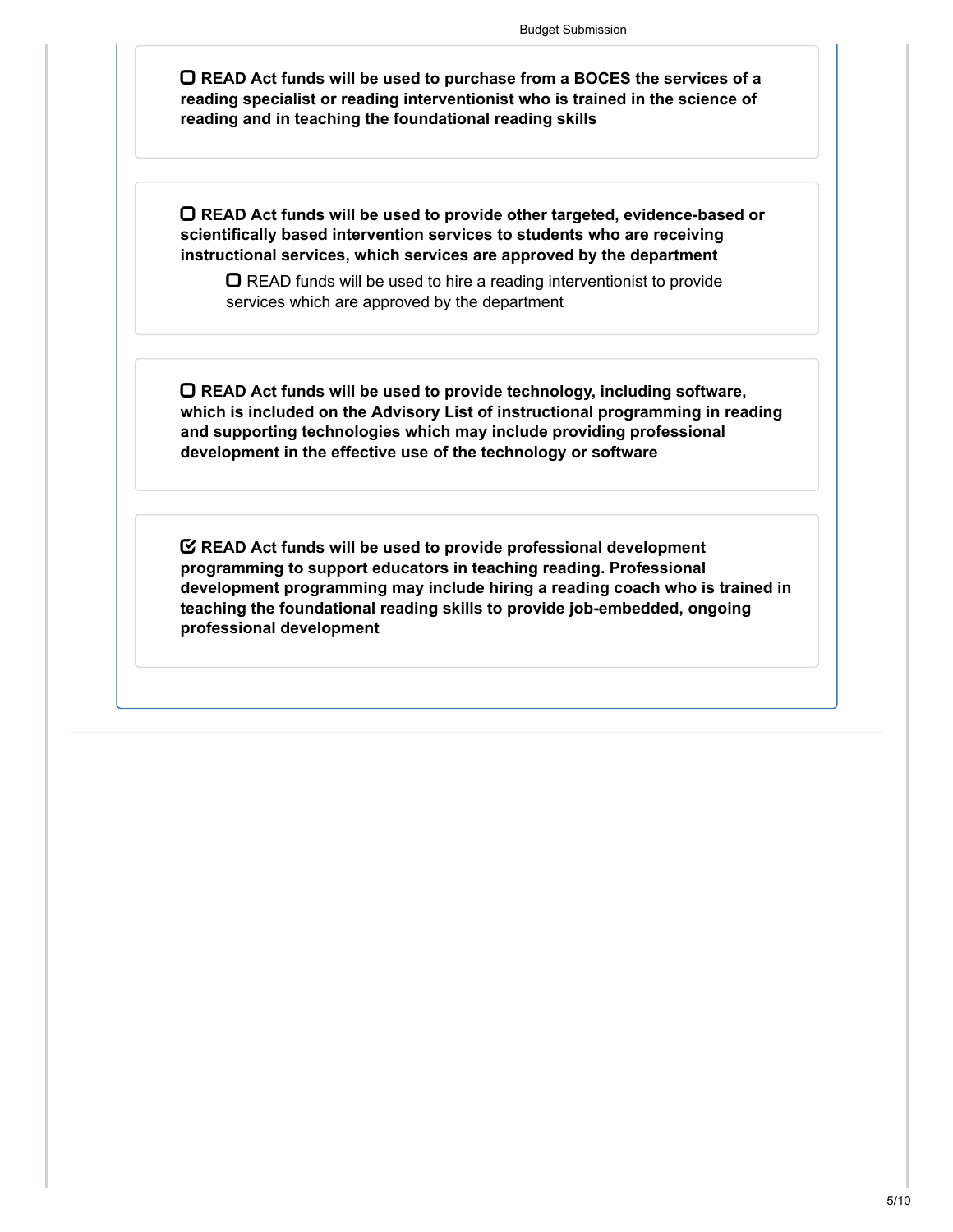### LEP Budget Narrative

**Instructions**: Provide a brief description (no more than 700 words) that addresses each of the questions below. These questions must be completed for any LEP receiving READ Act funds before funds are released.

Implementing Allowable Activities

**Explain how your LEP plans to implement each selected allowable activity. Please ensure that each allowable activity listed aligns with the allowable use(s) of funds as required by statute and matches the allowable use(s) listed in your LEP budget explanation.**

We have plans to train all of our K-3, Title 1 staff, Special Education staff, including all interventionists who work with K-3 students on the science of learning to read. We will use the approved professional development LETRS3. Learning all 8 units over the next two years. We have four half day professional development days set aside this school year already to accomplish much of the training sessions needed. We will use PLC meetings monthly to fill in when further training and support is needed. This will accomplish the K-3 Teacher Evidence-Based Reading Training requirements.

Outcomes and Goals

**What are your LEP's expected outcomes and goals in the upcoming budget year from implementing your selected allowable activity(ies)?**

We expect all our staff to learn the science behind learning to read and complete assessments with 80% accuracy. We expect our teachers to implement the strategies taught immediately into their everyday lessons. We anticipate a gradual rise in reading scores. Eventually we hope to see fewer READ plans and RTI plans due to high quality teaching. LETRS will take two years to train our teachers, so the following school year we plan to use READ funds to finish the LETRS training.

Potential Barriers

**What are potential barriers in reaching your expected outcomes and goals? How do you plan to address and/or overcome these barriers?**

We have the funds, and time for PD. However we anticipate a struggle from our new teachers as this will be their second year teaching. We will provide all our teachers with support as needed. We plan to give them a pacing guide, discussion time weekly at PLC meetings, implementation discussion, coaching, observation of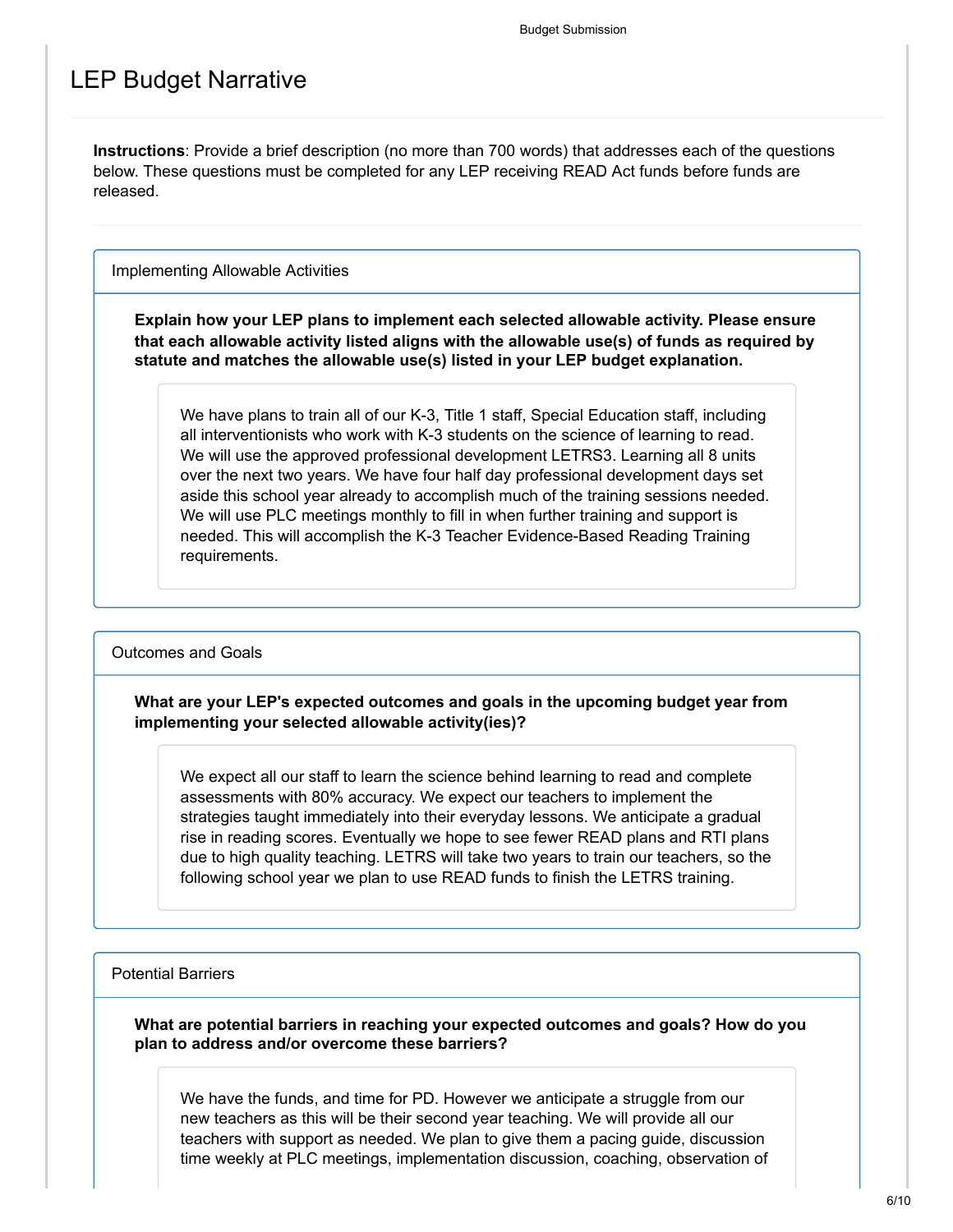#### Budget Submission

other teachers who are succeeding and in person coaching from a LETRS representative. These are all ways we plan to help the teachers, both new or veteran. We are implementing many new programs this year and know it will take a lot of support to help everyone be successful.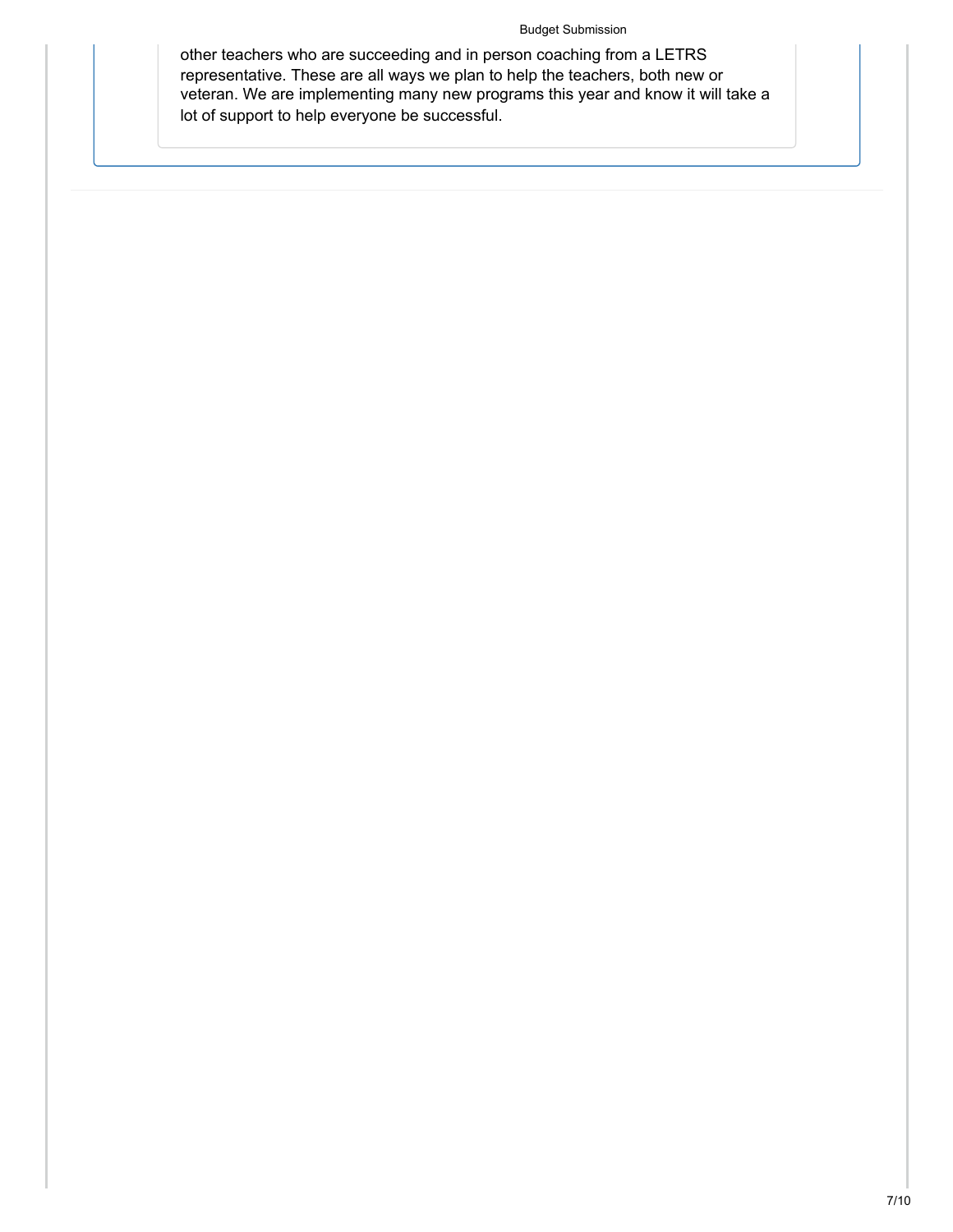## Budget Details

#### Budget Request

For each allowable activity in the budget:

- Select each allowable activity your LEP plans to use READ Act funds for in the upcoming budget year. Ensure that each allowable activity is aligned with the allowable uses of READ funds as required in statute.
- Select each of the instructional program(s) from the drop down list provided that your LEP plans to use in the upcoming budget year. If an instructional program is not listed, please provide the name of the instructional program(s) in the "other" box
- Input the amount requested, the associated program and object codes, and fiscal year. Input the salary position and FTE amount, if applicable.
- Ensure that budgeted costs are clearly tied to the allowable activity and are calculated with detail in the "description of activity" field.

| Requested<br><b>Amount</b> | <b>Description of Activity</b>                                                                                                                               | FTE. | <b>Salary</b><br><b>Position</b> | <b>Object Code</b>                                                  | Program<br>Code                             | Instructional<br>Program | Allowable<br><b>Activity</b> | ID<br><b>Ref</b> |
|----------------------------|--------------------------------------------------------------------------------------------------------------------------------------------------------------|------|----------------------------------|---------------------------------------------------------------------|---------------------------------------------|--------------------------|------------------------------|------------------|
| \$8,332.32                 | Inservice training of<br>LETRS3 for our K-3<br>teachers and support<br>staff. This will meet the K-<br>3 Evidence-based<br>Reading training<br>requirements. |      |                                  | 0300<br>Purchased<br>Professional<br>& Technical<br><b>Services</b> | Instructional<br>Program<br>$(0010 - 2000)$ |                          | <b>PD</b><br>Programming     | 3825             |
| \$8,332.32                 | Allocation:                                                                                                                                                  |      |                                  |                                                                     |                                             |                          |                              |                  |
| \$8,332.32                 | <b>Budgeted Amount:</b>                                                                                                                                      |      |                                  |                                                                     |                                             |                          |                              |                  |
| \$0.00                     | Funds Remaining:                                                                                                                                             |      |                                  |                                                                     |                                             |                          |                              |                  |